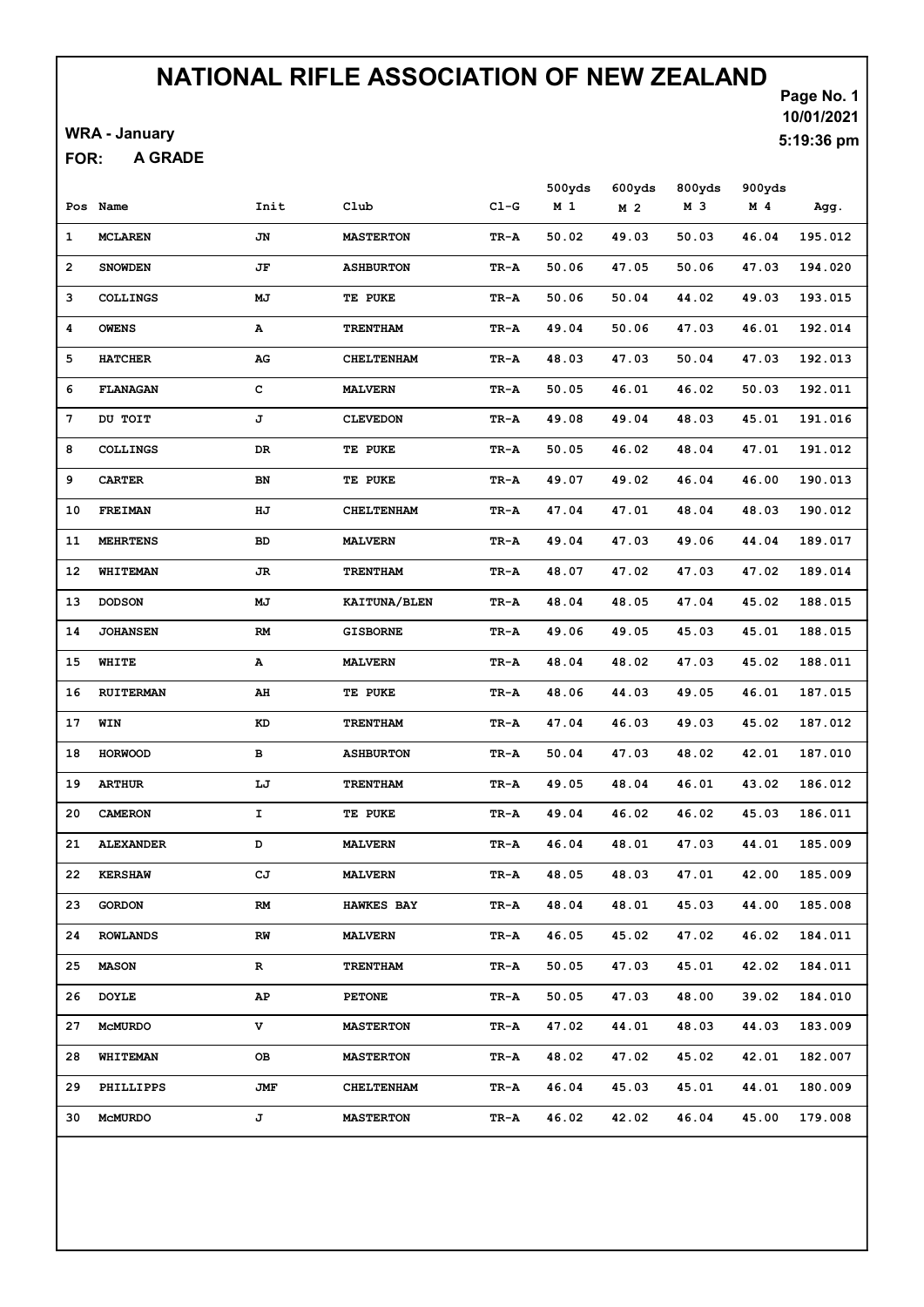WRA - January

B GRADE FOR:

Page No. 2 10/01/2021 5:19:36 pm

|    |                  |               |                     |        | 500yds         | 600yds         | 800yds | 900yds         |         |
|----|------------------|---------------|---------------------|--------|----------------|----------------|--------|----------------|---------|
|    | Pos Name         | Init          | Club                | $C1-G$ | M <sub>1</sub> | M <sub>2</sub> | M 3    | M <sub>4</sub> | Agg.    |
| 1  | <b>MARTIN</b>    | вJ            | <b>TRENTHAM</b>     | TR-B   | 49.04          | 47.02          | 47.02  | 46.04          | 189.012 |
| 2  | LANE             | М             | <b>OTOROHANGA</b>   | TR-B   | 49.04          | 49.01          | 45.01  | 46.01          | 189.007 |
| 3  | DIKMENLI         | s             | <b>TRENTHAM</b>     | $TR-B$ | 50.04          | 46.03          | 46.03  | 46.03          | 188.013 |
| 4  | TIDSWELL         | PA            | <b>CHELTENHAM</b>   | TR-B   | 50.06          | 45.02          | 47.02  | 44.01          | 186.011 |
| 5  | <b>WHYTE</b>     | c             | <b>KAITUNA/BLEN</b> | TR-B   | 49.05          | 48.00          | 43.01  | 46.02          | 186.008 |
| 6  | <b>MCKEE</b>     | $\bf K$       | <b>KARORI</b>       | TR-B   | 50.05          | 47.03          | 45.03  | 43.02          | 185.013 |
| 7  | <b>FINCHAM</b>   | D             | <b>HAWKES BAY</b>   | TR-B   | 49.04          | 42.03          | 49.02  | 45.03          | 185.012 |
| 8  | <b>BALL</b>      | JW            | TE PUKE             | TR-B   | 44.01          | 48.04          | 47.03  | 46.02          | 185.010 |
| 9  | <b>CHEESEMAN</b> | J             | <b>CLEVEDON</b>     | TR-B   | 46.03          | 44.02          | 48.03  | 46.02          | 184.010 |
| 10 | <b>GILCHRIST</b> | R             | <b>OAMARU</b>       | TR-B   | 48.03          | 44.00          | 47.03  | 45.01          | 184.007 |
| 11 | <b>DENT</b>      | AL.           | <b>PETONE</b>       | TR-B   | 49.04          | 43.01          | 48.04  | 43.01          | 183.010 |
| 12 | <b>RIDDLE</b>    | s             | <b>CLEVEDON</b>     | TR-B   | 47.02          | 45.03          | 45.02  | 45.04          | 182.011 |
| 13 | LEITE            | ${\bf R}$     | <b>CLEVEDON</b>     | TR-B   | 48.03          | 45.02          | 47.02  | 42.03          | 182.010 |
| 14 | <b>SNOWDEN</b>   | $\mathbf M$   | <b>ASHBURTON</b>    | TR-B   | 44.01          | 44.03          | 48.04  | 46.01          | 182.009 |
| 15 | <b>RIDDLE</b>    | ${\mathbb G}$ | <b>CLEVEDON</b>     | TR-B   | 48.05          | 45.05          | 45.03  | 41.01          | 179.014 |
| 16 | <b>MARSHALL</b>  | LD            | <b>HAWKES BAY</b>   | TR-B   | 46.04          | 46.03          | 46.02  | 41.01          | 179.010 |
| 17 | DICK             | DK            | KAITUNA/BLEN        | TR-B   | 45.02          | 42.01          | 38.01  | 41.03          | 166.007 |
| 18 | <b>BUCKLEY</b>   | <b>ME</b>     | TE PUKE             | $TR-B$ | 44.04          | 40.00          | 43.01  | 37.02          | 164.007 |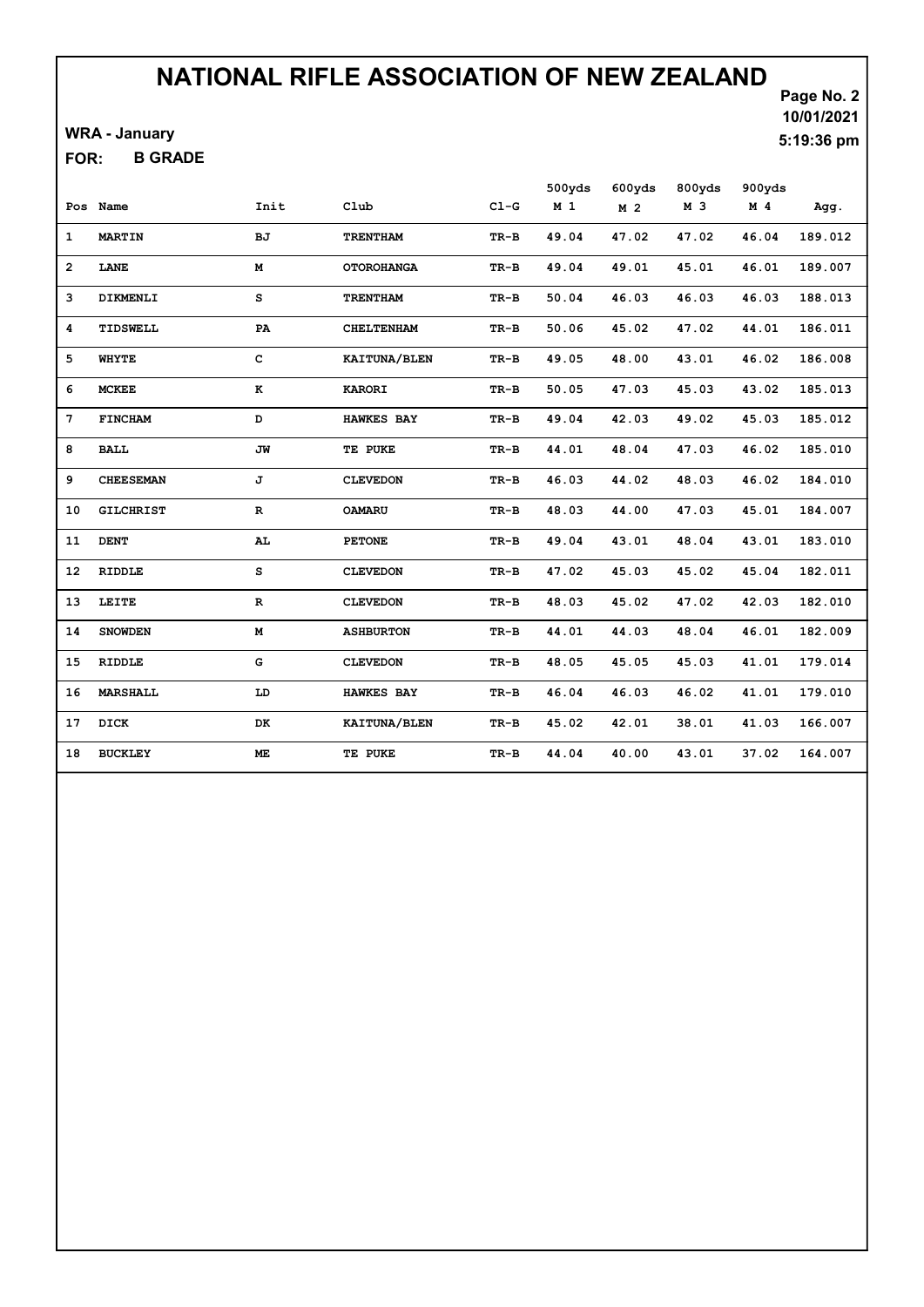### WRA - January

C GRADE FOR:

## Page No. 3 10/01/2021 5:19:36 pm

|                 |                 |      |                   |        | 500yds         | 600yds         | 800yds | 900yds         |         |
|-----------------|-----------------|------|-------------------|--------|----------------|----------------|--------|----------------|---------|
| Pos             | Name            | Init | Club              | $CL-G$ | M <sub>1</sub> | M <sub>2</sub> | M 3    | M <sub>4</sub> | Agg.    |
| 1               | <b>WAKELING</b> | J    | <b>CLEVEDON</b>   | TR-C   | 50.03          | 46.02          | 45.02  | 48.01          | 189.008 |
| $\overline{2}$  | <b>CAMERON</b>  | S    | TE PUKE           | $TR-C$ | 46.02          | 46.02          | 45.01  | 42.02          | 179.007 |
| 3               | <b>DRAKE</b>    | AE   | TARANAKI          | TR-C   | 47.02          | 40.02          | 45.02  | 46.04          | 178.010 |
| 4               | <b>KERSHAW</b>  | SL   | <b>MALVERN</b>    | $TR-C$ | 46.02          | 44.03          | 44.00  | 44.00          | 178.005 |
| 5.              | <b>SCOBIE</b>   | J    | <b>OTOROHANGA</b> | $TR-C$ | 46.03          | 46.03          | 48.02  | 37.00          | 177.008 |
| 6               | <b>GORE</b>     | т    | <b>TRENTHAM</b>   | TR-C   | 49.00          | 44.01          | 43.00  | 38.01          | 174.002 |
| $7\phantom{.0}$ | <b>ELLIS</b>    | S    | <b>CHELTENHAM</b> | TR-C   | 46.02          | 41.00          | 37.00  | 48.01          | 172.003 |
| 8               | <b>PETZEN</b>   | D    | <b>TRENTHAM</b>   | TR-C   | 45.01          | 37.00          | 45.03  | 44.02          | 171.006 |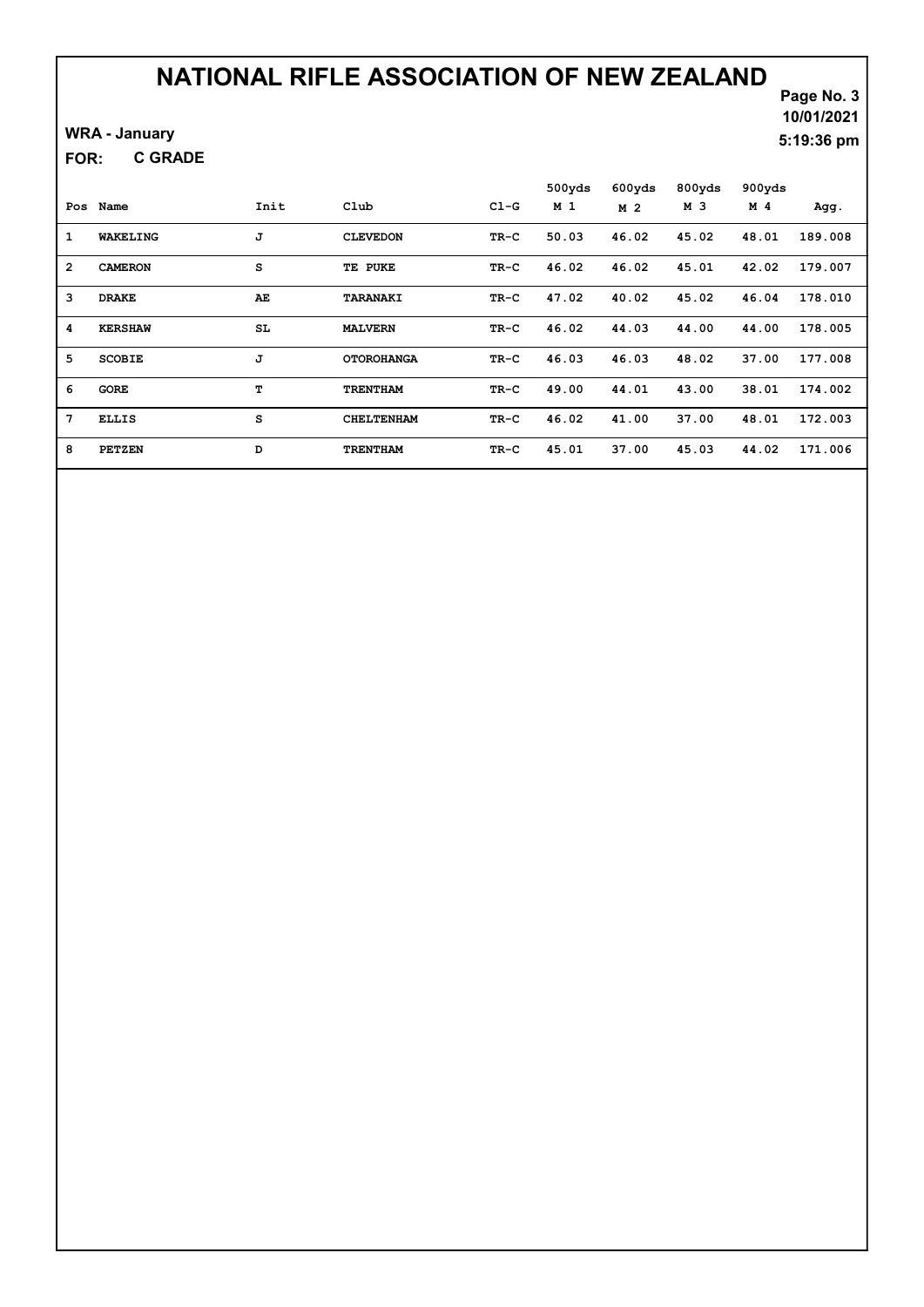### WRA - January

T GRADE FOR:

## Page No. 4 10/01/2021 5:19:36 pm

|   | Pos Name     | Init | Club            | $CL-G$ | 500yds<br>M 1 | 600yds<br>M 2 | 800yds<br>M 3 | 900yds<br>M 4 | Agg.    |
|---|--------------|------|-----------------|--------|---------------|---------------|---------------|---------------|---------|
|   | DARRALL      | F    | TRENTHAM        | TR-T   | 47.02         | 45.01         | 46.01         | 43.01         | 181.005 |
| 2 | VAN RENSBURG |      | <b>CLEVEDON</b> | TR-T   | 45.01         | 38.01         | 40.01         | 38.00         | 161.003 |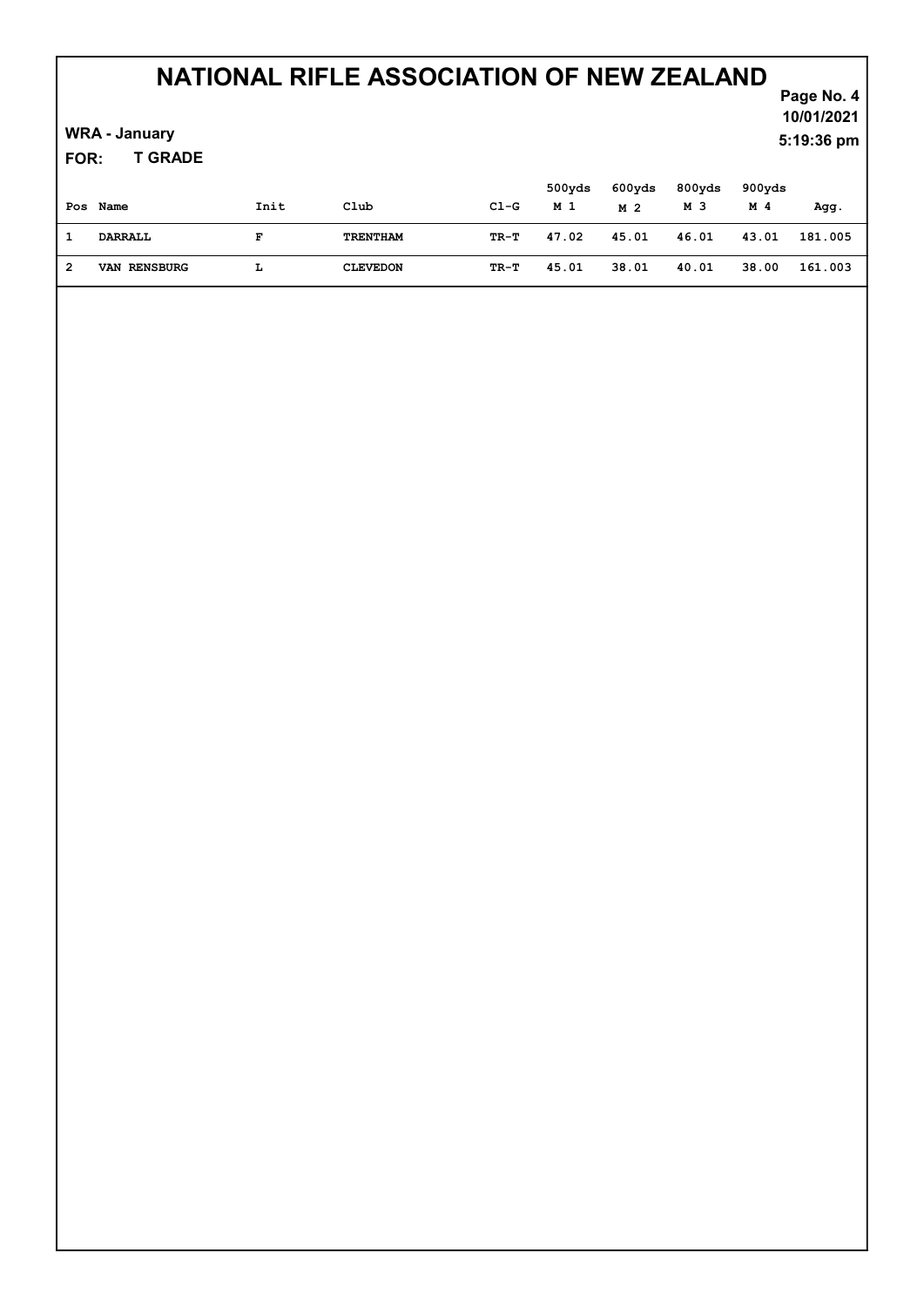### WRA - January

CFT CLASS FOR:

| Pos | Name           | Init | Club              | C1-G         | 500yds<br>M 1 | 600yds<br>M 2 | 800yds<br>M 3 | 900yds<br>M 4 | Agg.    |
|-----|----------------|------|-------------------|--------------|---------------|---------------|---------------|---------------|---------|
|     | <b>SNOWDEN</b> | с    | <b>ASHBURTON</b>  | CFTR-0 57.02 |               | 51.02         | 52.02         | 50.00         | 210.006 |
| 2   | <b>KYNOCH</b>  | Р    | <b>CHELTENHAM</b> | CFTR-0 57.00 |               | 49.01         | 50.00         | 49.02         | 205.003 |
| 3   | DUTHIE         | M    | <b>TRENTHAM</b>   | CFTR-0 50.00 |               | 44.00         | 53.00         | 48.00         | 195.000 |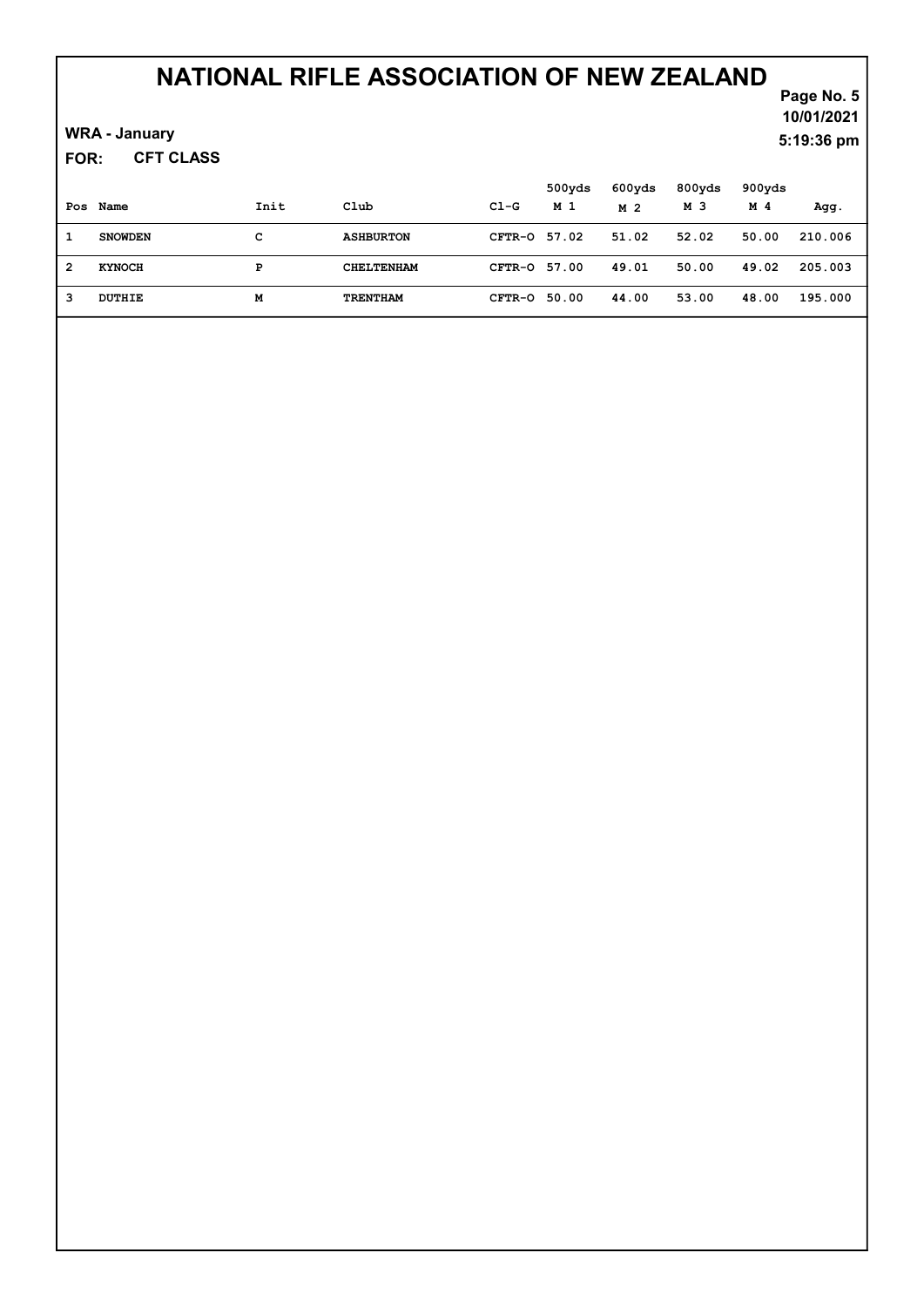### WRA - January

FO CLASS FOR:

## Page No. 6 10/01/2021 5:19:36 pm

| Pos            | Name              | Init      | Club              | $C1-G$ | 500yds<br>M <sub>1</sub> | 600yds<br>M 2 | 800yds<br>M 3 | 900yds<br>M 4 | Agg.    |
|----------------|-------------------|-----------|-------------------|--------|--------------------------|---------------|---------------|---------------|---------|
| $\mathbf{1}$   | CHUI              | M         | <b>ASHBURTON</b>  | $FO-O$ | 58.04                    | 59.04         | 58.04         | 54.01         | 229.013 |
| $\overline{2}$ | <b>MEEHAN</b>     | D         | <b>CLEVEDON</b>   | $FO-O$ | 60.07                    | 57.00         | 56.01         | 50.01         | 223.009 |
| 3              | <b>GRIMSEY</b>    | L         | <b>ASHBURTON</b>  | $FO-O$ | 59.03                    | 56.03         | 52.03         | 55.01         | 222.010 |
| 4              | <b>MCLAY</b>      | s         | TE PUKE           | $FO-O$ | 58.05                    | 60.04         | 56.03         | 47.02         | 221.014 |
| 5              | <b>DUCKETT</b>    | <b>FM</b> | <b>MASTERTON</b>  | $FO-O$ | 59.05                    | 58.04         | 54.02         | 50.01         | 221.012 |
| 6              | KERRIDGE          | ${\bf R}$ | TE PUKE           | $FO-O$ | 58.05                    | 57.04         | 53.01         | 51.02         | 219.012 |
| 7              | <b>SUBRITZKY</b>  | M         | <b>KARORI</b>     | $FO-O$ | 55.01                    | 56.02         | 54.02         | 48.01         | 213.006 |
| 8              | <b>HOWL</b>       | <b>SB</b> | <b>CHELTENHAM</b> | $FO-O$ | 56.03                    | 54.02         | 53.00         | 48.02         | 211.007 |
| 9              | <b>BARKHUIZEN</b> | s         | <b>CLEVEDON</b>   | $FO-O$ | 58.01                    | 52.00         | 51.00         | 47.01         | 208.002 |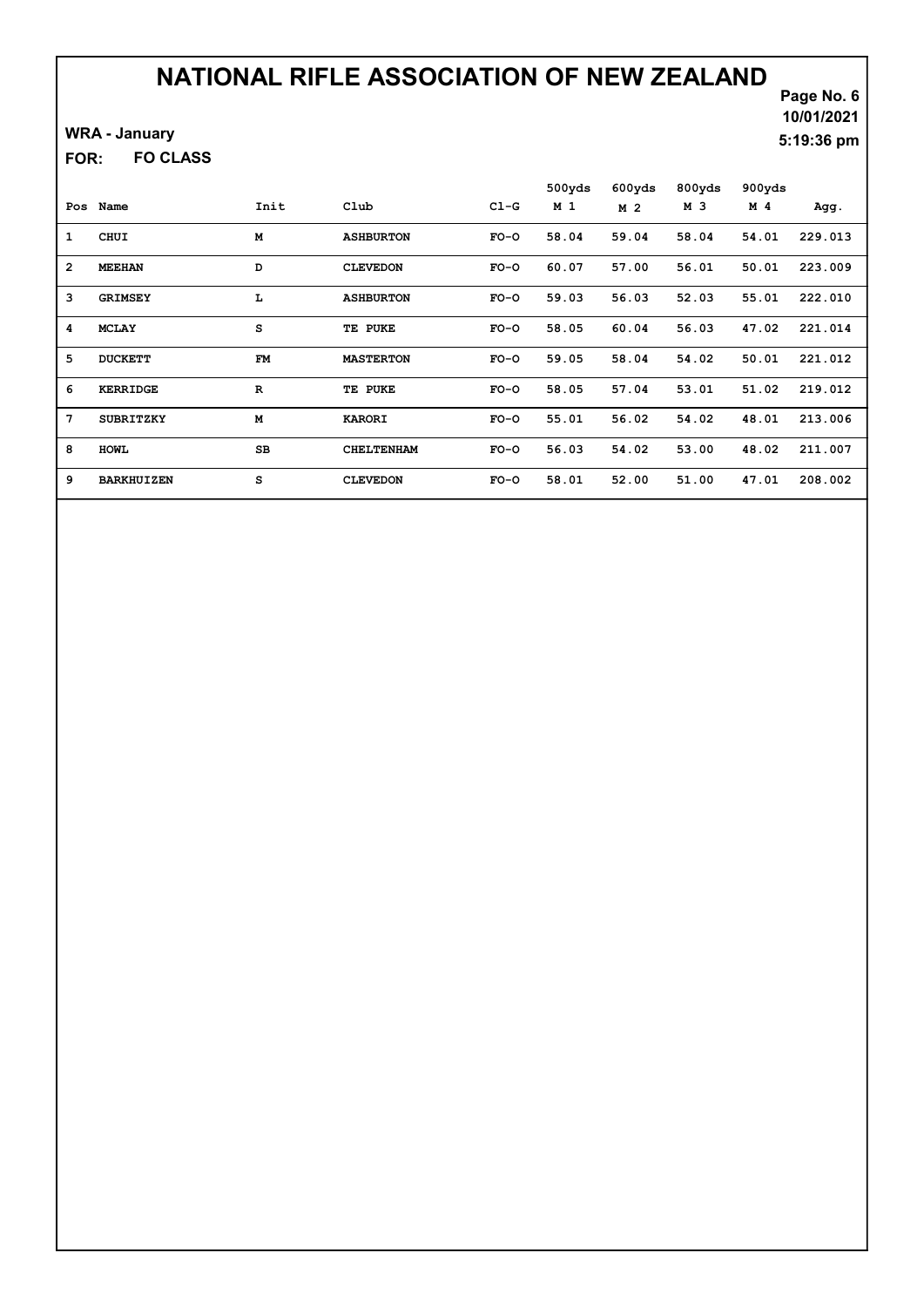### WRA - January

FPR CLASS FOR:

## Page No. 7 10/01/2021 5:19:36 pm

| Pos Name     | Init | Club             | C1-G    | 500yds<br>M 1 | 600yds<br>M 2 | 800yds<br>M 3 | 900yds<br>M 4 | Agg.    |
|--------------|------|------------------|---------|---------------|---------------|---------------|---------------|---------|
| <b>SMITH</b> | DW   | <b>ASHBURTON</b> | $FPR-O$ | 55.03         | 54.00         | 55.01         | 49.00         | 213.004 |